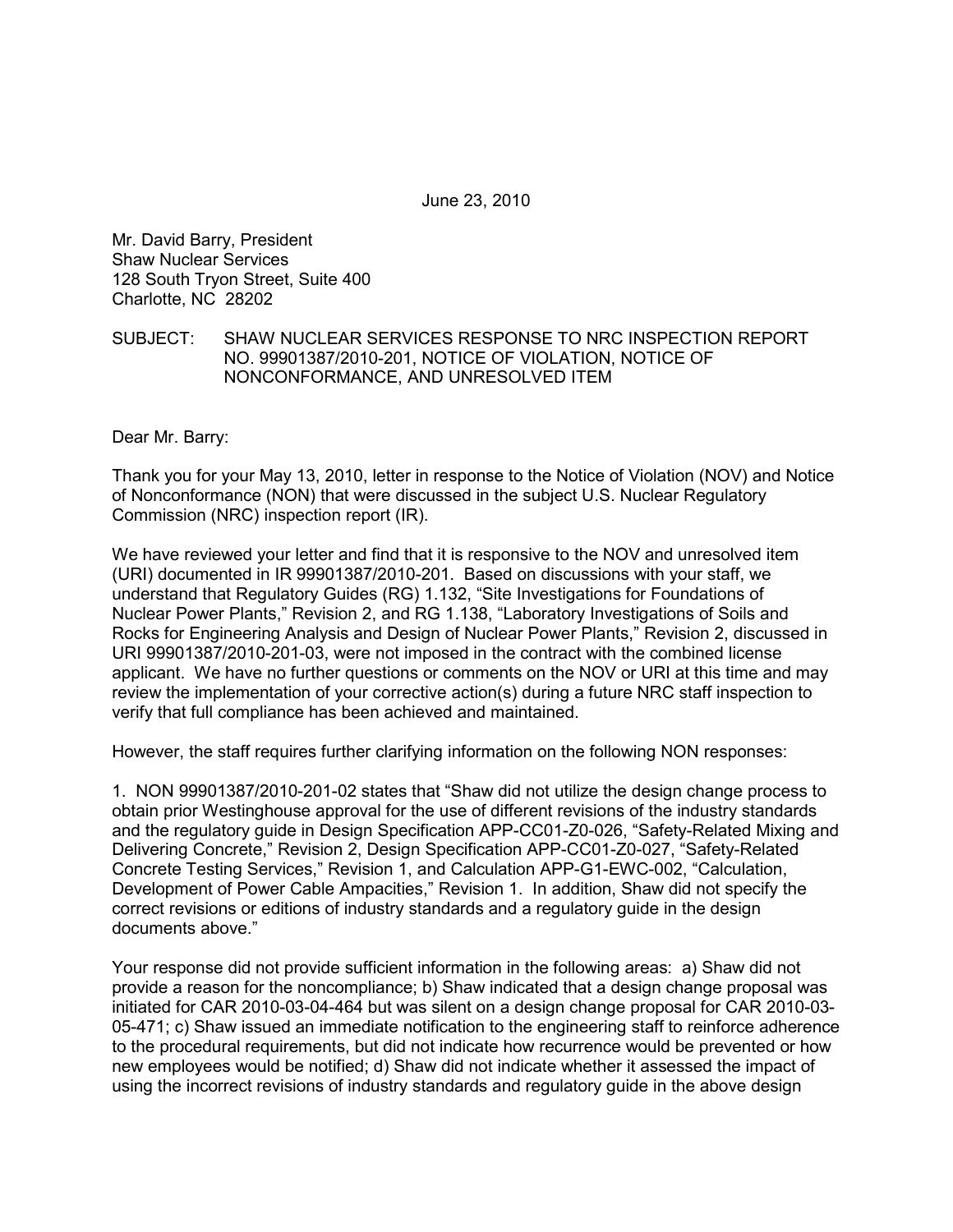specifications on safety-related activities; and e) Shaw did not address any corrective actions associated with calculation APP-G1-EWC-002.

2. NON 99901387/2010-201-05 states that "the Shaw audit process for external and internal audits does not have implementing procedures governing the scheduling and processing of internal and external audits, including the tracking of audit open items to closure."

IR 99901387/2010-201, Section 5, states that "[a]lthough SWSQAP 1-74A and the QSs and QADs effectively address some of the audit program requirements, the NRC inspection team was unable to find internal and external audit implementing procedures that addressed overall audit controls for the scheduling, processing, tracking and closing of audit findings for items and activities affecting quality." In addition, IR 99901387/2010-201 states that "[i]n preparing for its 2009 internal QA audit, Shaw determined that the 2008 internal QA audit of its Charlotte office nuclear project activities was not performed. Additionally, the 2008 annual "Audit Finding Report" did not identify that the 2008 Internal QA audit of its Charlotte office nuclear project activities was not performed."

Your response did not address this missed internal audit, how scheduling of audits is controlled in existing Shaw procedures, and how the existing Shaw procedures will prevent recurrence of internal audits being missed.

3. NON 99901387/2010-201-06 states that "Shaw's corrective action program lacks measures to ensure that 1) CAQs and SCAQs identified through the internal audit process are classified, and evaluated, consistent with QS 16.5, and 2) corrective actions for internal audit findings are received and promptly corrected. In addition, Shaw failed to implement effective corrective actions related to engineering good practices and attention to detail as identified in two different internal audits and failed to address and correct the identified CAQ in CAR 2009- 03-19-85."

Your response stated that Quality Assurance Directive (QAD) 18.1 has been revised to address CAQs and SCAQs consistent with Criterion XVI, "Corrective Action," of Appendix B to 10 CFR Part 50. However, your response did not provide sufficient information on the revisions to QAD 18.1 to address this nonconformance.

Please provide a written statement or explanation to the U.S. Nuclear Regulatory Commission, ATTN: Document Control Desk, Washington, DC 20555-0001, with a copy to the Chief, Quality and Vendor Branch 1, Division of Construction Inspection and Operational Programs, Office of New Reactors, within 30 days of the date of this letter. This reply should be clearly marked as a "Reply to a Notice of Nonconformance" and should address the information requested above. Where good cause is shown, the NRC will consider extending the response time.

Because your response will be made available electronically for public inspection in the NRC Public Document Room or from the NRC'S Agencywide Documents Access and Management System, which is accessible from the NRC Web site at

http://www.nrc.gov/reading-rm/adams.html, to the extent possible, it should not include any personal privacy, proprietary, or Safeguards Information so that it can be made available to the public without redaction. If personal privacy or proprietary information is necessary to provide an acceptable response, then please provide a bracketed copy of your response that identifies the information that should be protected and a redacted copy of your response that deletes such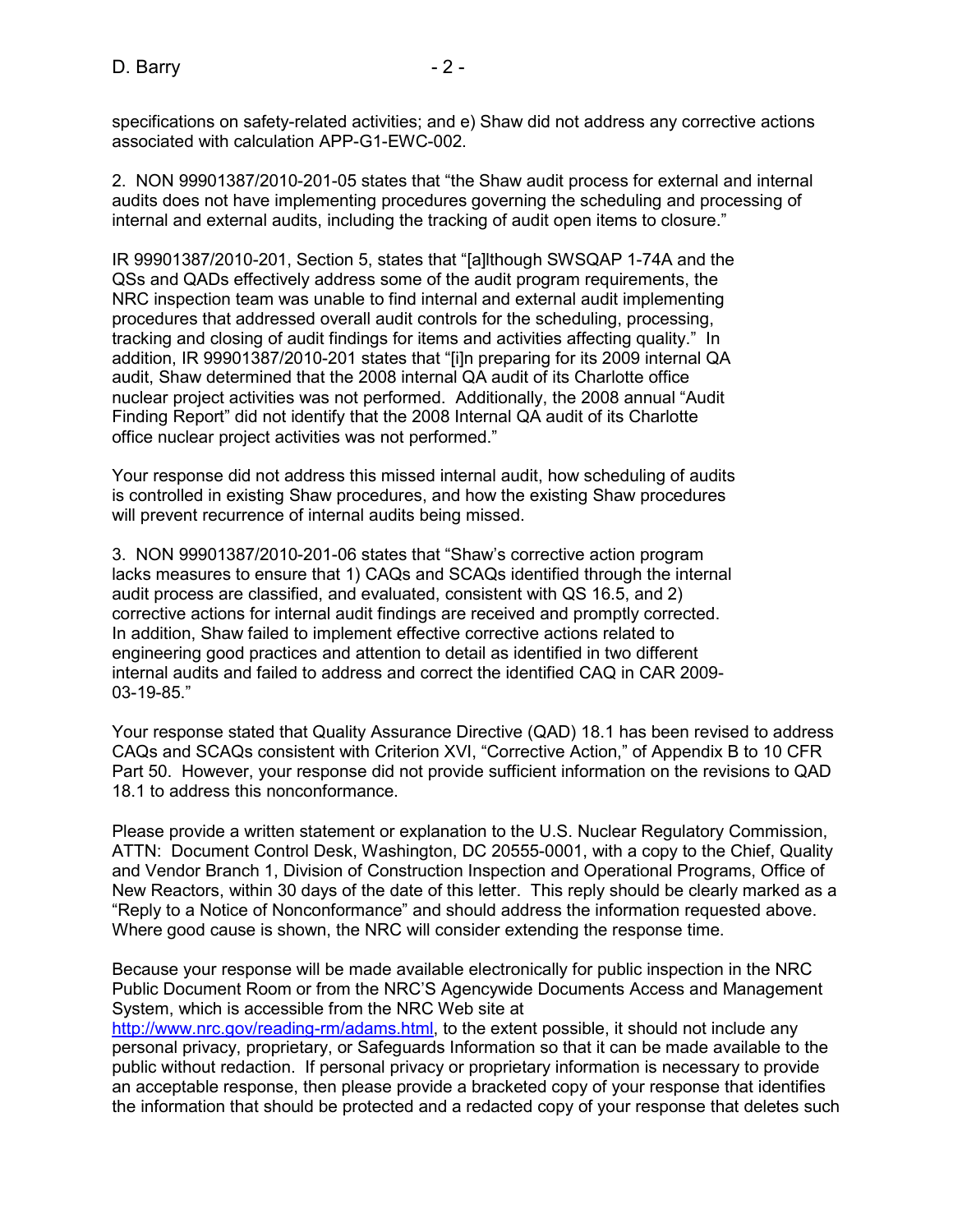information. If you request that such material be withheld, you must specifically identify the portions of your response that you seek to have withheld and provide in detail the bases for your claim of withholding (e.g., explain why the disclosure of information will create an unwarranted invasion of personal privacy or provide the information required by 10 CFR 2.390(b) to support a request for withholding confidential commercial or financial information). If Safeguards Information is necessary to provide an acceptable response, please provide the level of protection described in 10 CFR 73.21, "Protection of Safeguards Information: Performance Requirements."

Please contact Ms. Kerri Kavanagh at (301) 415-3743 or via electronic mail at Kerri.Kavanagh@nrc.gov, if you have any questions or need assistance regarding this matter.

Sincerely,

## */RA/*

Juan Peralta, Chief Quality and Vendor Branch A Division of Construction Inspection & Operational Programs Office of New Reactors

Docket No. 99901387